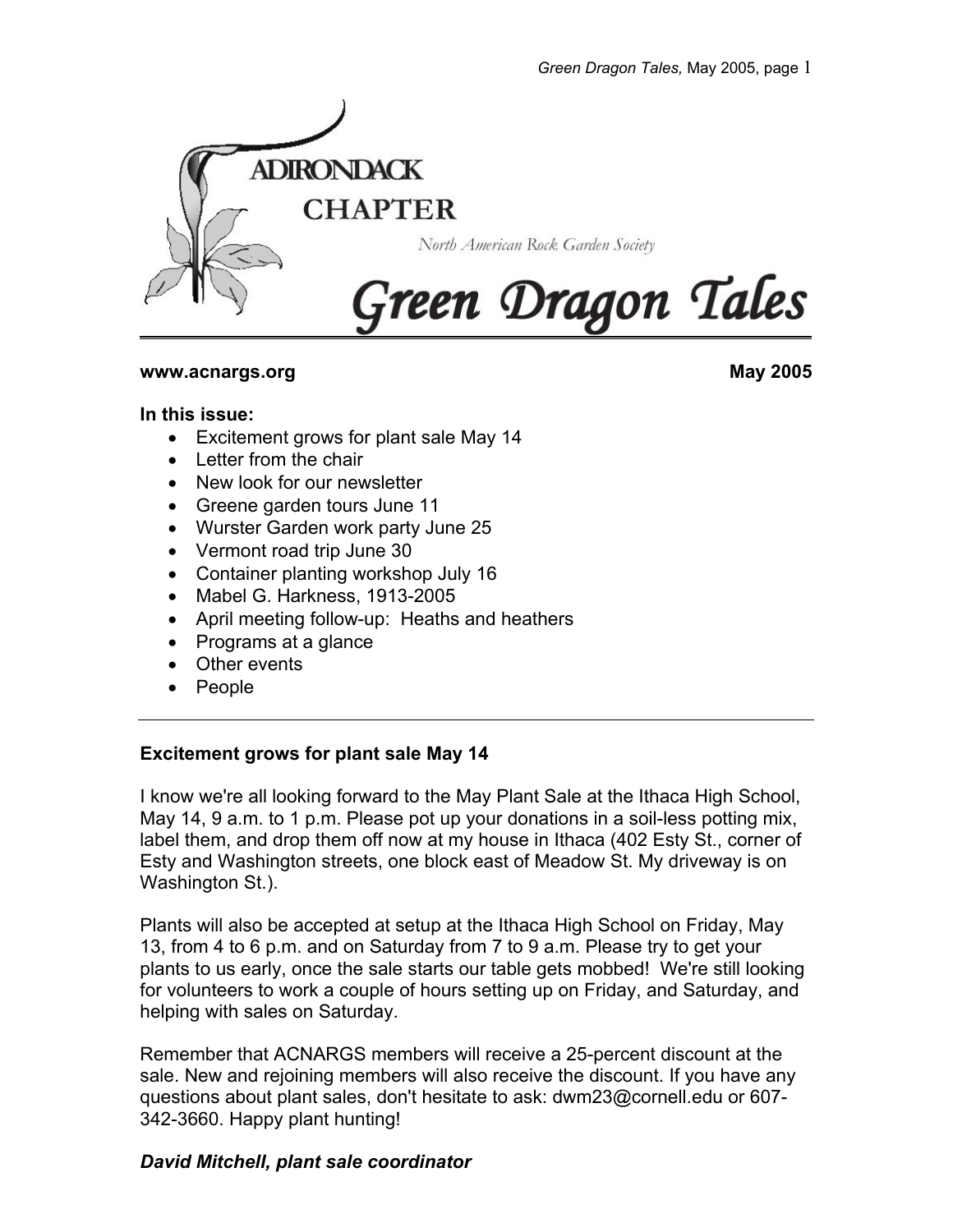## **Letter from the chair**

Plants, plants, and more plants! I have to confess (though I consider myself an optimist) that I approach our plant sales with some degree of trepidation. Not enough to lose sleep over, but still the lingering question remains: "Will we have any plants to sell?"

Every time, and in hindsight, my concerns seem laughable because you all have never let us down. This time around at our April 16 seedling sale we had many participants and plenty of variety, including the unusual and rare. And of course, there are always eager buyers. Our treasurer, Carolyn Yaeger, reports we took in \$422 – more than double last year's total. After four years, our seedling sale has come of age. Thank you all (and especially plant sale coordinator David Mitchell) for making this sale such a success – and so much fun!

Lee Nelson's talk before the sale on heaths and heaters certainly opened my eyes to a whole new gardening perspective. But these plants will also be challenging if, like me, you have alkaline soil. In true rock gardener spirit, I will not be deterred and will see if my newly acquired *Calluna* is also up to the challenge.

I was pleased to announce at the meeting that the Chapter has awarded its first grant to Art Trimble. Art has been an active Chapter member from day one since joining four years ago. He served on our Board as membership coordinator, keeping our records up-to-date, sending welcome packets to new members, and mailing and emailing our newsletters.

Though he no longer serves on the Board, he still is a key assistant to John Gilrein, our current member coordinator. Art rarely misses a meeting, driving all the way from Rochester. He is active in Rochester garden organizations and is a very knowledgeable plantsman in his own right. This grant will help defray Art's cost of attending the NARGS national conference in Newfoundland in July. We have tentatively scheduled Art to present a program about his experiences there – he's also a talented photographer – at our annual meeting in November. Congratulations Art!

We are moving into the busy months of gardening season. The Chapter has planned a number of activities through the summer so I hope you will participate to the fullest. We'll not come together for a "regular" meeting until August, when we'll combine a picnic, garden tour, and our members' only plant sale at Debi Lampman's in King Ferry. In the meantime . . .

Happy Gardening!

*Carol Eichler, chair*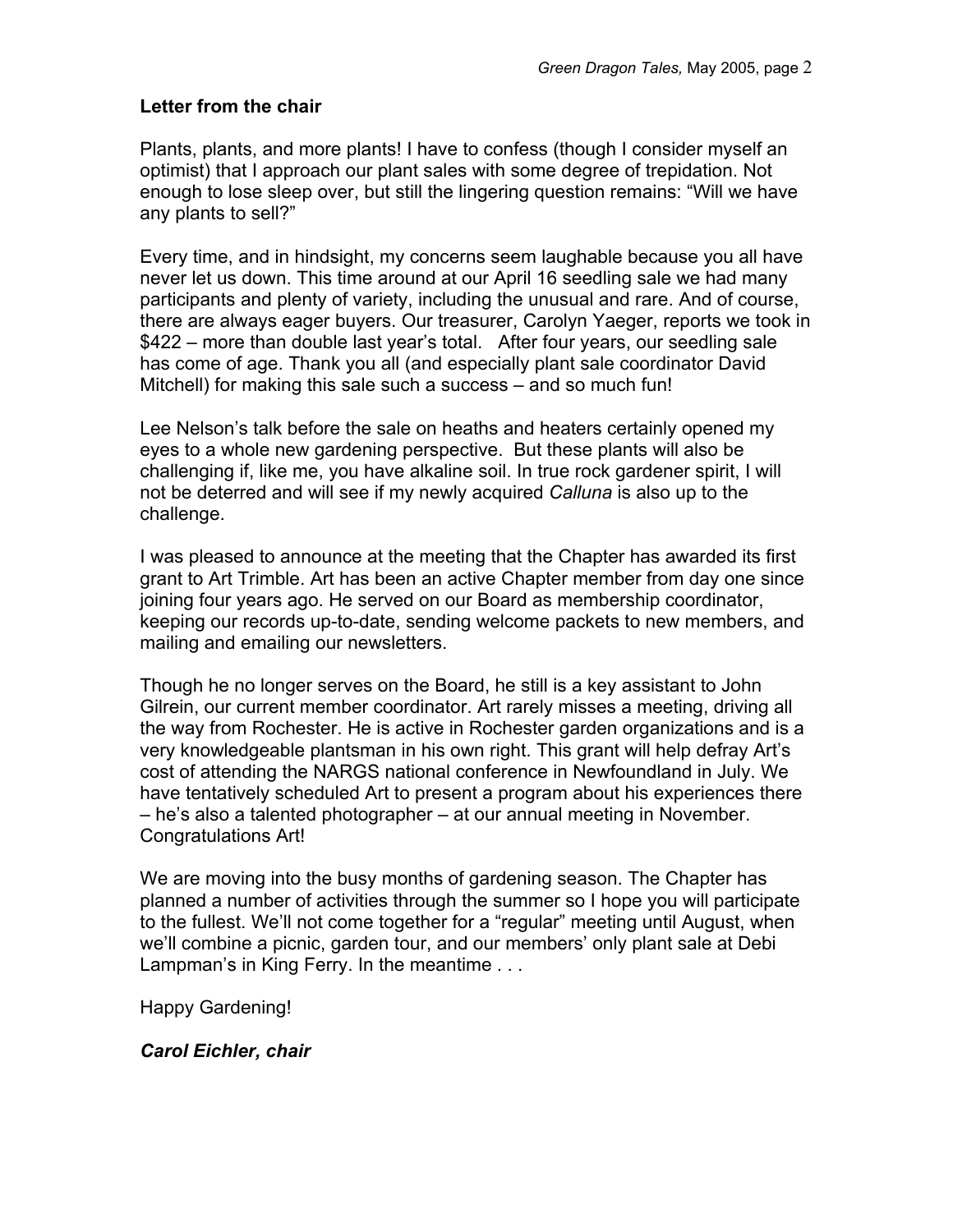#### **New look for our newsletter**

Our newsletter has a new look to our newsletter! After some discussion, the Board opted for expediency over aesthetics. By dispensing with our 3-column, "designer" lay-out, we decrease our labor and cut a week off production time to get the newsletter to you in a more timely manner.

#### **Greene garden tours**

We hope you'll join us on Saturday, June 11 for a tour of some great gardens in Greene, N.Y., and Cutler Botanic Garden in Binghamton. You can tour the Greene gardens anytime from 9:30 a.m. until noon. (See the April issue of *The Green Dragon* for more information about some of the gardens. It's available online at www.acnargs.org.) The Cutler Garden is open all day. If you attended our April meeting, you'll especially want to see the heaths and heathers planted there.

Please let me know if you're planning to attend, especially if you are interested in carpooling. If you can offer a ride or are looking for one, I'll try to make connections between people in your area. Just email me (Peg Ross, pogr@aol.com) or call me at 607-656-4237.

#### Here's a **suggested itinerary** (see also the **map at end of the newsletter**):

Travel to Greene from the east or west on NY-206, or from the north or south on NY-12. At the traffic light where the two roads intersect, go north on NY-12. (That will be a left-hand turn for the people coming from Ithaca.)

If you wish to see a stone wall **Alice Davis** is building and planting while the building is in progress, go 1 mile and then turn left onto a steep dirt driveway. The sign on a white post says the Ross Family. There will be a red balloon on the newspaper holder. You can turn around at the top of the driveway.

To get to the next garden, continue north on NY-12 for three more miles, then turn left onto King Road. **Shirley Halwig's** garden (right) is at the second house on the left. She has a circular driveway. If it's dry, park on the lawn to the left of the drive closest to NY-12. If it's wet, park in the driveway itself. Do not park in the road as the visibility is limited.



Next, continue west on King Road just a short ways to a Y in the road and go right onto Hattie Clark Road. Go 1.6 mile to the property of **Logan Hurst and Nancy Reynolds**. Admire the flag on the barn roof. Logan cast the concrete stars as well as made the Monet-like bridge across the brook. You can turn around in their driveway.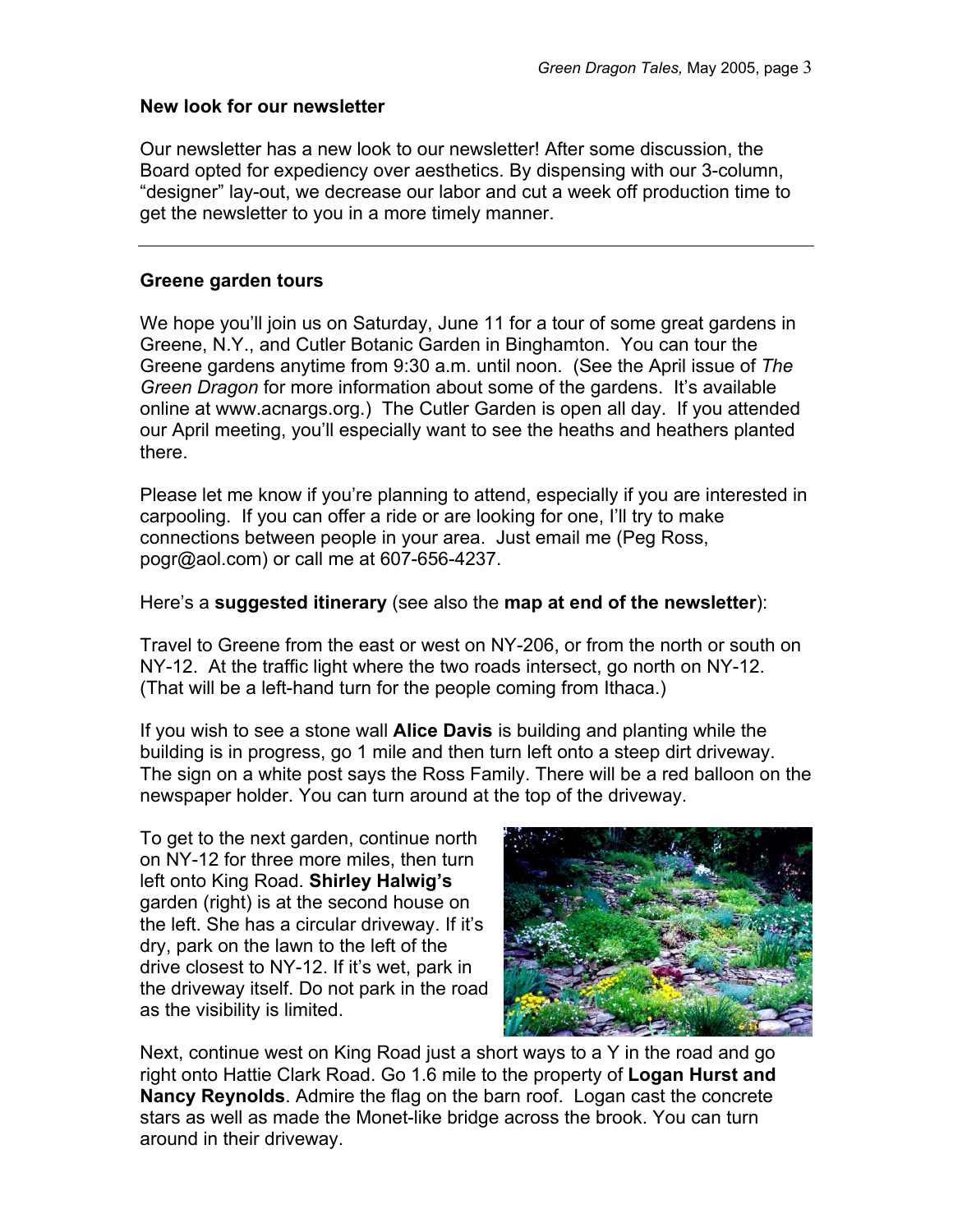Go back to NY-12 and turn right (south) and go back to the stoplight at the intersection of NY-12 and NY-206. Turn left and then take the first left onto Birdsall Street. (It's right after the Xtra Mart.) Then take the first right onto Jackson Street. **Shirley Girton's** is the fourth house on the left, 14 Jackson Street. Park on the street.

Next, continue east on Jackson Street until it ends at North Chenango Street. Turn right and go to the stoplight. Turn left onto Genesee Street (NY-206) and go over the bridge and up the hill to Juliand Street. Turn



left. (The house on your right is the oldest house in Greene, built in 1810.) Keep going .6 mile and turn left at the **Greene Intermediate School**. Go around the circular drive in front of the school nearest the road. Near the entrance to the school is a small garden that Sharon Davis helps to maintain. Members of the Adirondack Chapter of NARGS contribute greatly to the beauty of their communities.

Go back to the stoplight in the middle of Greene, just across the bridge. (**Not** the one at the intersection of NY- 206 and NY-12.) Note that straight ahead, downtown Greene has several **great places to eat lunch**: Le Joli Café, the Sherwood Hotel, Mimi's, Foo Chow, Bonnie's, and Sweets & Eats. There's also Baron's, which you will pass on your left on the way to Binghamton on NY-12, after Sharon Davis's garden.

Back to the directions … Turn left at the light onto South Chenango St. and go .8 mile to the garden of **Sharon Davis** on your left, 110 South Chenango Street. As there is no parking at her house, go up the hill to the next house on the left which is a business, The Cheese Trap. It's an octagon house full of great things including cheeses, fabrics, gifts, spices and lots of surprises. The owner has said graciously that you can park there. It's worth a visit. Walk down the hill to Sharon's.

Coming out of the Cheese Trap, turn left. Go a short ways and then turn left again onto NY-12 and continue south 15.5 miles to the **Cutler Botanic Garden.** NY-12 will pass under I-81, and you'll pass Broome Community College on your right. The garden is on the left, just after a new Applebee's Restaurant.

There is an entrance to I-81 south immediately to the south of the garden (which leads to NY-17). A little further south on Front St., you'll find the entrance ramp to get back onto I-81 north, so you can get back home very easily from there.

We hope you enjoy the tour.

## *Peg Ross, garden trip/tours coordinator*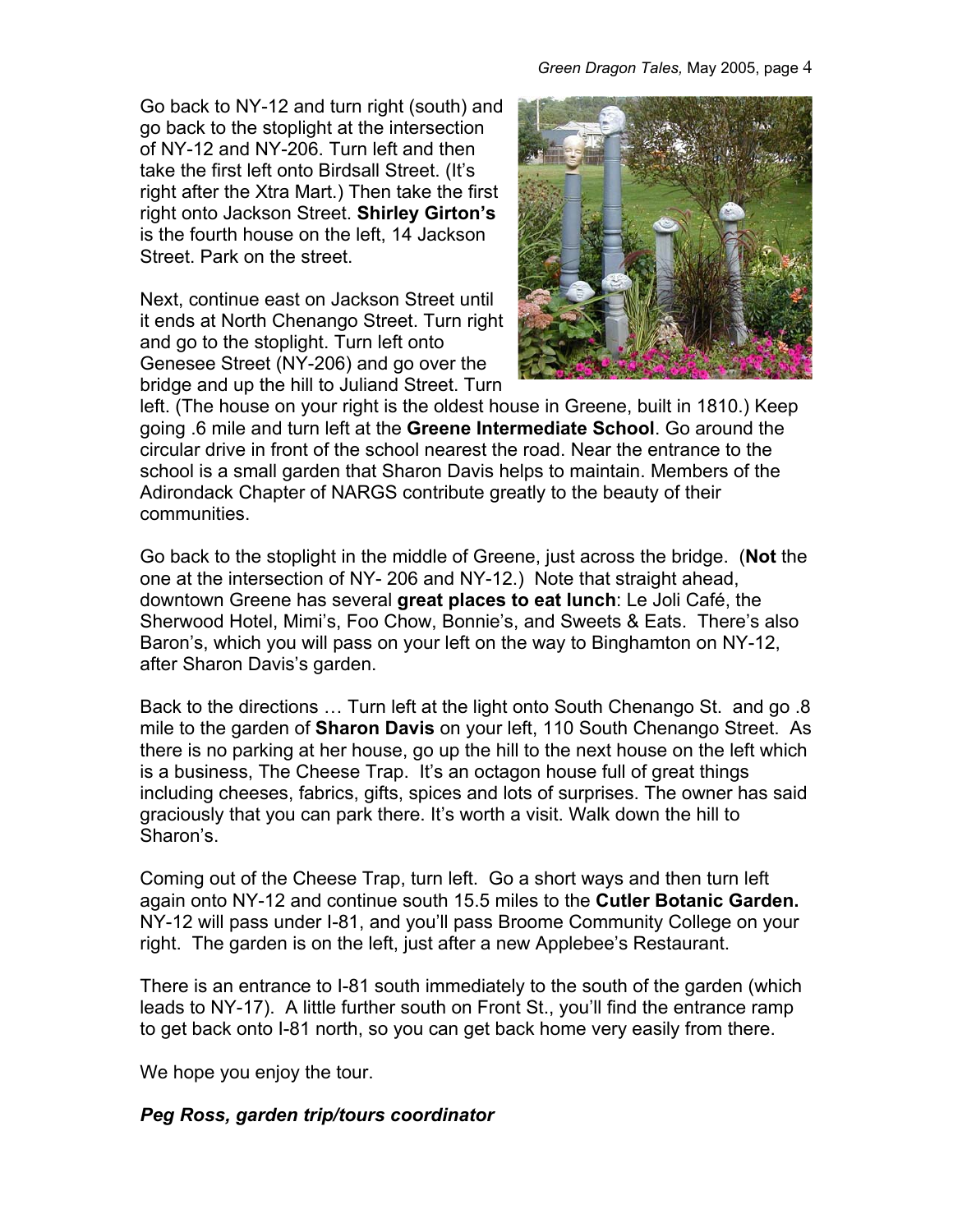#### **Wurster Garden work party June 25**

Mark your calendars. We'll be having a work party a Wurster Memorial Rock Garden, June 25 from 10 a.m. to 2 p.m. Please join us for weeding, dividing plants, brown bag lunch, and socializing.

The garden is located at the Tompkins County Cooperative Extension office, Willow Avenue, Ithaca. The garden is actually kitty-corner to the Cooperative Extension building and can also be reached from Dey Street (312 Dey Street). Please call Anne Klingensmith if you need directions: 607-256-9308.

The Wurster Garden was built and planted in 2001-2002 and there are many plants there that are ripe for editing or dividing. Come and see many rock garden gems, get your hands dirty weeding, get answers to your most difficult rock garden questions, enjoy the company of fellow rock gardeners!

The party will be postponed only if it is raining heavily.

#### **Vermont road trip June 30**

The trip to North Hill Garden in Readsboro, Vt., has one car with four people going. If anyone else would like to go and meet us there, it would be a pleasure. You must make your own reservations online. Go to www.aidsprojectsouthernvermont.org/events/nhgt\_tickets.html

Four reservations can be made in one name. Our tour is on June 30 at 1:20 and as of April 24, there were10 spaces left at that time. All the information you need is on the website. I understand that there is a fantastic planted wall on the grounds with a "host of tiny treasures." If you have questions, contact me at: pogr@aol.com or 607-656-4237.

### *Peg Ross, garden trip/tours coordinator*

#### **Container planting workshop July 16**

We will be holding a container planting workshop Saturday, July 16, at 10:30 a.m. with Dana Keiser at Stony Hill Farm, 3801 Brady Hill Rd., Binghamton, N.Y. (Between Binghamton and the Pennsylvania state line. Directions below.)

Dana will demonstrate how and what to plant in a container whether it be a trough, pot or old shoe. She will concentrate on how she designs and plants trough gardens.

There is no set fee for the workshop. Participants receive a 10-percent discount on plants and potting soil purchased from Dana, and can either bring their own or buy one there. (Dana has a huge supply of containers, from a small terracotta pot for \$2.99 to a large cast iron urn for \$90.00.) Plant cost will vary widely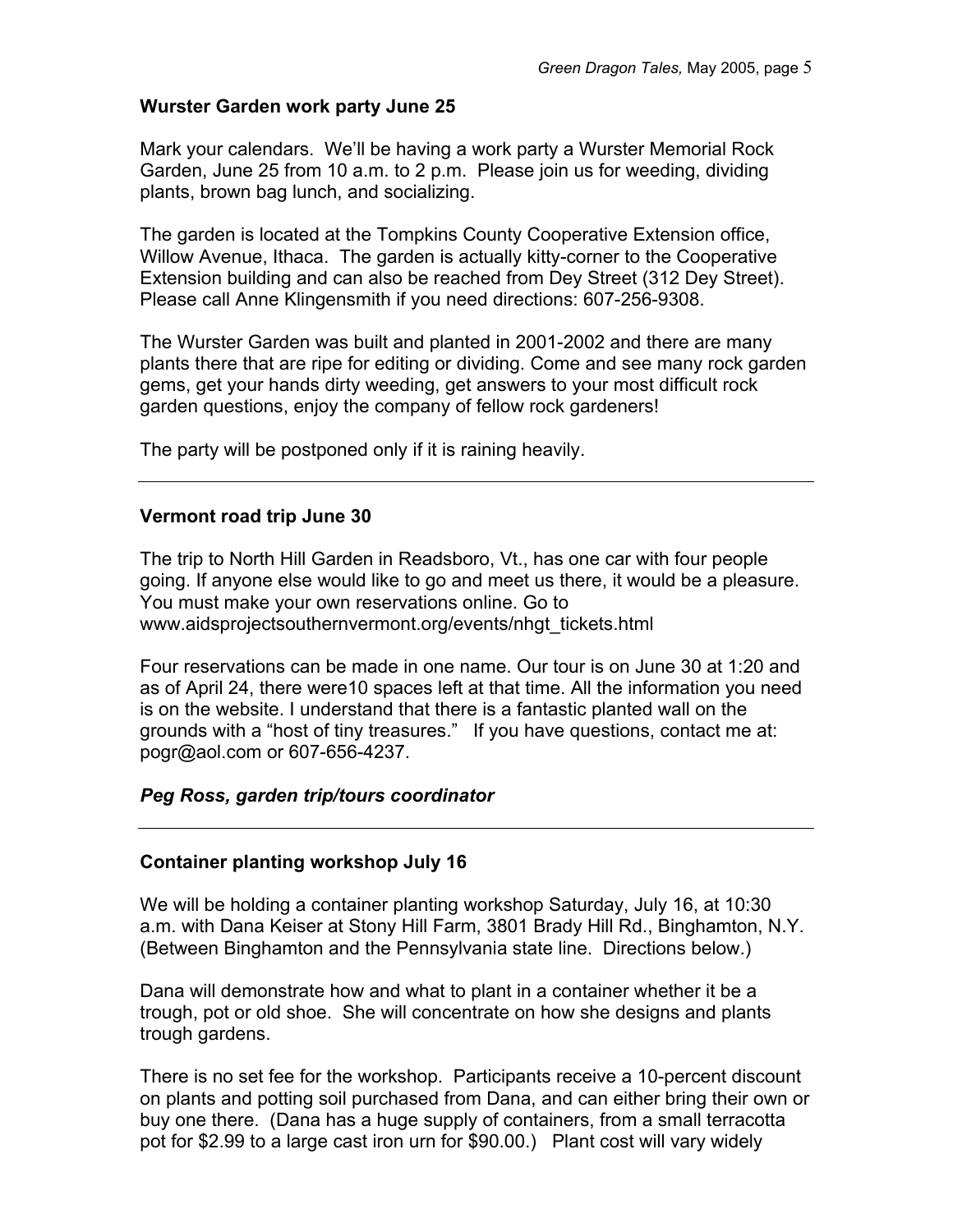depending on the size of the container. But you could put together a nice 10- to 12-inch container for \$15 to \$20.

Hopefully you saw our display about Stony Hill Farm at our April meeting. You can stop by our table at the May 14 plant sale to sign up for the workshop, or you can sign up by contacting me by July 2**:** pogr@aol.com or 607-656-4237.

Directions to Stony Hill Farm:

**From Owego and points west:** Take NY-17 east. Take Exit 67S and follow NY-26 south 6.4 miles. Turn left onto State Line Rd. and travel 2.8 miles. Turn slight left onto County Road 117/Pennsylvania Ave. and travel 2.8 miles. Turn right onto County Road 125/Saddlemire Rd. and travel .4 mile. Turn slight right onto County Road 8/Brady Hill Rd. and travel .3 mile to Stony Hill Farm on the left.

**From north of Binghamton:** Take I-81 south. Stay on I-81 where it merges with NY-17 East. Just beyond where they merge, take Exit 4 South, Rt-7. (You'll need to move across traffic to the right quickly to make the exit.) After exiting, stay straight through first traffic light where roadway changes to Rt. 363. (Rt. 7 exits to right after the first traffic light. Do **not** follow Rt. 7.) Go about 1.5 miles on Rt. 363. Take exit on right for Rt. 434, Vestal. Cross Susquehanna River and into sweeping right curve. Go straight through traffic light, then exit to the right onto Pennsylvania Ave. Follow Pennsylvania Ave. south for 6 miles. Turn left on Saddlemire Rd., then right on Brady Hill Rd. Stony Hill Farm will be on your left. Follow red and white signs along the way. It's very well marked.

## *Peg Ross, garden trip/tours coordinator*

### **Mabel G. Harkness, 1913-2005**

Mabel Harkness died April 23, 2005, at her home in Geneva, N.Y. An honorary member of the Adirondack Chapter of the North American Rock Garden Society, she inspired and encouraged a generation of rock gardeners and horticulturists. She may be best remembered for maintaining the *Seedlist Handbook*, a reference to hard-to-find plants offered by the major exchanges, started by her late husband, Bernard. Mabel was also library director of The Garden Center of Rochester. Her gardening interests focused on a vegetable garden, a fruit orchard and a treasured peony collection.

### **April meeting follow-up: Heaths and heathers**

At our meeting in April, we enjoyed slides and a talk on heaths and heathers presented by Lee Nelson. Lee was the horticulturist at Cornell Cooperative Extension of Broome County for 19 years, during which time she and her crew of Master Gardeners designed and planted the beautiful heath and heather gardens at the Cutler Botanic Garden. Since I work at Cornell Cooperative Extension of Broome County now, I have the opportunity to see that garden year-round. It is, in fact, just like Lee told us and showed us in her slides: beautiful, changing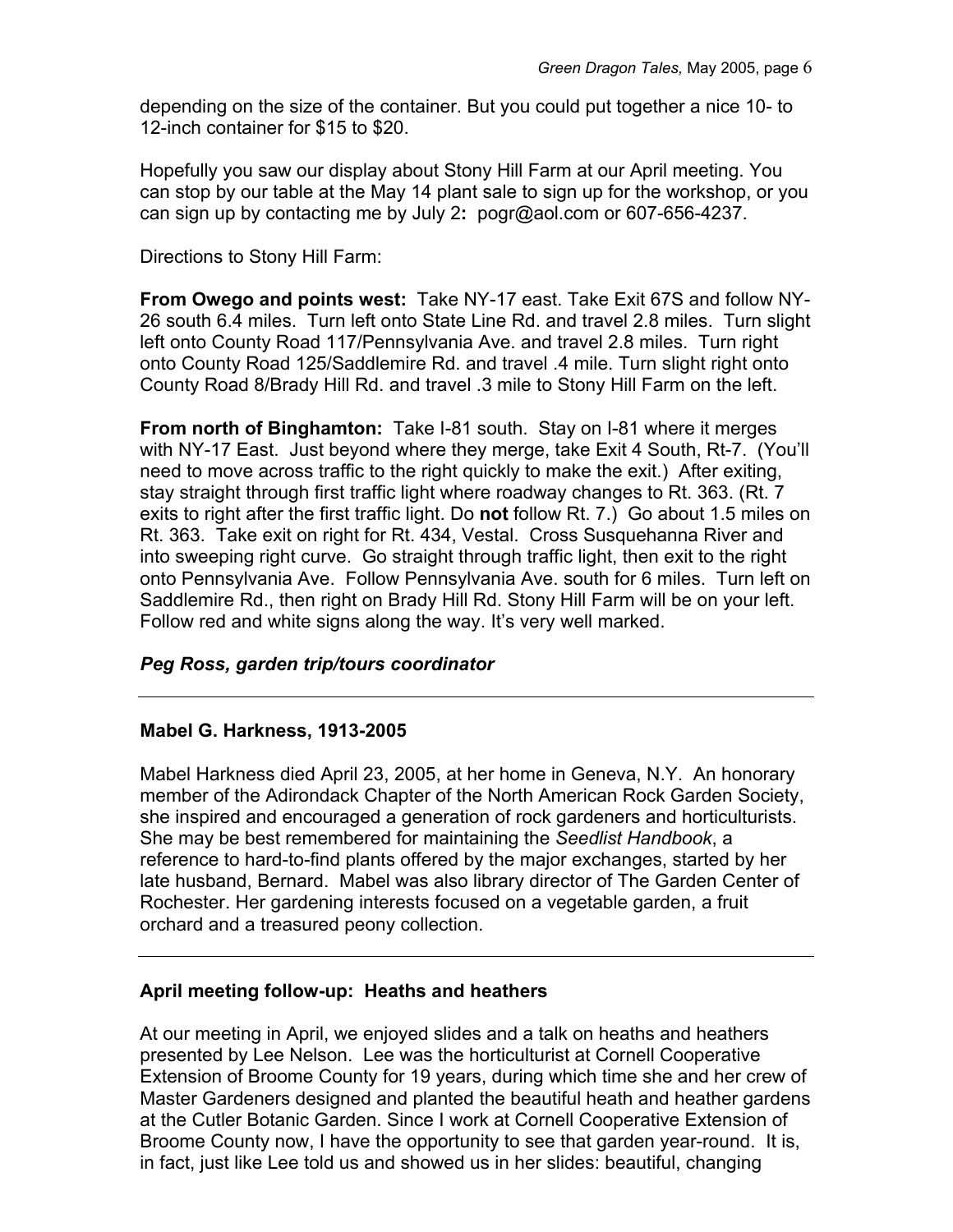colors as the seasons change, with the *Calluna* (heather) blooming from June to October, and the *Erica* (heath) blooming through the winter and early spring.

Lee also showed us slides of her home garden, which showed the very effective use of heaths and heathers in combination with evergreens. Lee pointed out to us that this combination makes a particularly lovely winter garden, and the slides of her garden illustrated that.

We learned that these plants are very rugged and not difficult to care for, but that they require a place that simulates their native environment, especially with respect to acid soil. She told us how they started from scratch at Cutler Botanic Gardens, mixing peat moss and sand with lots of organic matter and pouring it over boulders. The best pH is 5.0, although soils with pH up to 6.0 grow beautiful heaths and heathers. If the soil is right, she assured us, the plants do not need fertilizer, although they will need pruning. She suggested that mulching was also important, as the plants have shallow roots.

The *Calluna* has scaly-leaves, like little spikes, while the *Erica* has needles, not scales. The *Erica* is much larger, growing up to 4 feet across. Lee suggests planting only one, or perhaps as many as three, but that could take up 10 feet of space eventually! She also suggested that *Erica* looks nice trailing over a wall. We learned that *Erica* should be sheared for size—and that the pruning really stimulates the bloom, too. May is a good month to prune Erica, Lee told us.

*Calluna* also should be pruned, but March is the month to prune it. Lee told us of how she came to understand the way in which heather is pruned in the wild when she saw goats and ponies grazing on acres of it on Yorkshire Mound.

Lee's talk was enjoyed by an enthusiastic roomful of members, and a lot of new *Calluna* and *Erica* plants went home with members, too—along with Lee's helpful list of cultural and propagation tips, and resource materials and nurseries. Grow those heaths and heathers!

# *Krys Cail*

The heaths and heathers sold at the April meeting were from Rock Spray Nursery. Their website features pictures of many heath and heather varieties as well as growing information. Visit: www.rockspray.com

## **Progams at a glance**

- **May 14:** Plant Sale Fundraiser, Ithaca High School.
- **June 11:** Garden tours in Greene and Binghamton.
- **June 25:** Work session and brown bag lunch at Wurster Garden, Cooperative Extension, Ithaca.
- **July 16:** Container planting workshop, Stony Hill Farm, Binghamton, N.Y.
- **Aug. 20:** Member Plant Sale/Picnic hosted by Debi Lampman, Bedlam Gardens, King Ferry.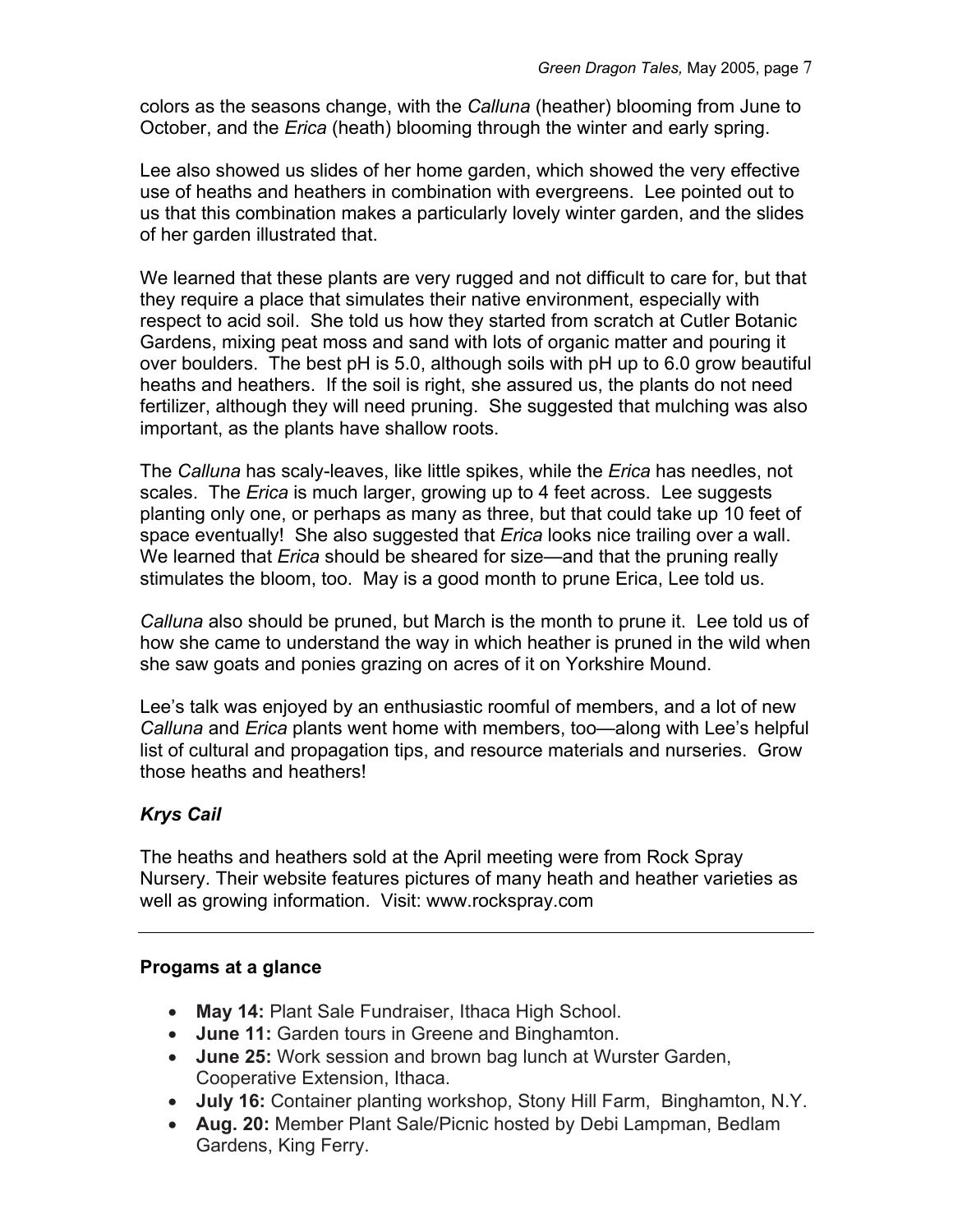- **Sept. 17:** Meeting speaker: Harry Jans from the Netherlands. Cooperative Extension, Ithaca.
- **Oct. 15:** Meeting speaker: TBA. Cooperative Extension, Ithaca.
- **Nov. 19:** Annual Meeting & Lunch. Members share tips on overwintering plants in pots. Whetzel Room, Plant Science Building, Cornell.
- Updates and more information: **www.acnargs.org**

#### **Other events**

- **May 15:** Garden Conservancy Open Garden Day, Tompkins County. www.gardenconservancy.org
- **June 12:** Fall Creek Garden Tour, Ithaca
- **June 18:** Garden Conservancy Open Garden Day, Tompkins County. www.gardenconservancy.org
- **June 28 to July 8:** Fern Tour of the Central Piedmont. www.bps2005.org.
- **July 14-17:** North American Rock Garden Society Annual Meeting, St. John's, Newfoundland, Canada http://www.nargs.org/meet/meetings.html
- **Sept. 10:** Plants For Life Sale to support the Ithaca Breast Cancer Alliance. Ithaca. www.ibca.net/plantsforlife

## **People**

Questions? Want to find out how you can help the Chapter? Don't hesitate to contact one of the volunteers who help make everything happen:

- **Chair:** Carol Eichler, cme24@cornell.edu, 607-387-5823
- **Treasurer:** Carolyn Yaeger, cao2@cornell.edu, 607-844-9462
- **Speaker Coordinator:** Anne Klingensmith, aekling@lightlink.com, 607-256-9308
- **Garden Trip/Tours:** Peg Ross and Alice Davis, pogr@aol.com, 607-656-4237 (Peg), 607-656-9931 (Alice)
- **Picnic:** Debi Lampman, bedlam@bluefrognet.net, 315-364-8725
- **Member participation**: George Erdman, gerdman@binghamton.edu, 607-748-3984
- **Plant of the Month:** Billie Jean Isbell, bji1@cornell.edu, 607-539-6484
- **Plant sales:** David Mitchell, dwm23@cornell.edu, 607-342-3660
- **Membership:** John Gilrein, basecamp@alum.syracuse.edu, 315-492-0844
- **Newsletter editor/Webmaster:** Craig Cramer, cdcramer@twcny.rr.com, 607-539-7233
- **Rep. to National, and Ex-officio:** Robin Bell, rgb2@cornell.edu, 607-272-2074
- **Newsletter production:** Susanne Lipari, sel3@cornell.edu, 607-387-9308

## *The Green Dragon*

Published eight times a year (Feb., March, April, May, July, Sept., Oct. Nov.). Submit articles by the fourth Friday of the month preceding publication to Craig Cramer: cdcramer@twcny.rr.com.



**Note:** The next issues of *The Green Dragon* will be in July.